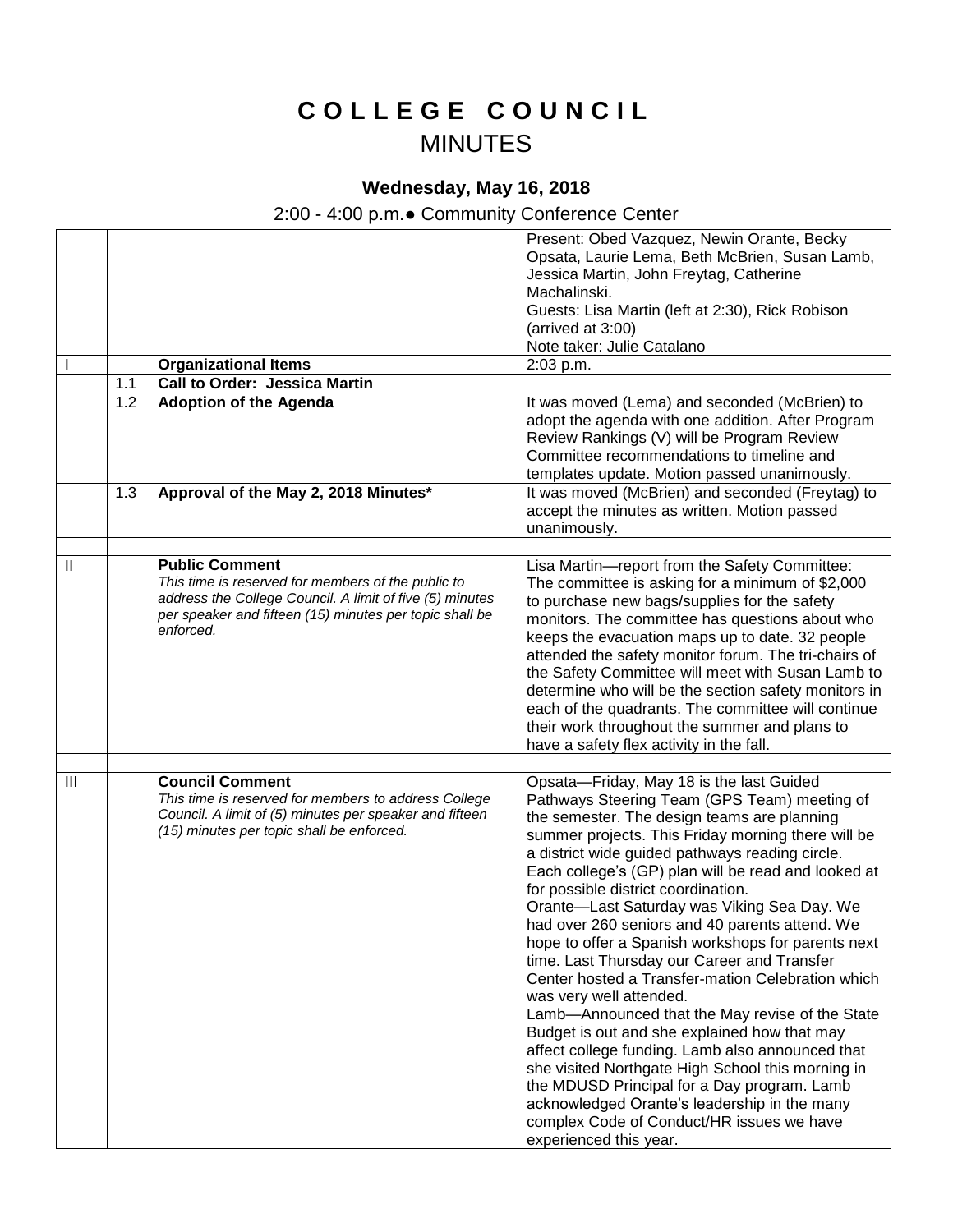|        |                                                                                                                                                                                                                      | J. Martin-announced that Classified Senate is<br>again sponsoring student support for finals week.<br>They will be passing out scantrons, bluebooks and<br>pencils.                                                                                                                                                                                                                                                                                                                                                                                                 |
|--------|----------------------------------------------------------------------------------------------------------------------------------------------------------------------------------------------------------------------|---------------------------------------------------------------------------------------------------------------------------------------------------------------------------------------------------------------------------------------------------------------------------------------------------------------------------------------------------------------------------------------------------------------------------------------------------------------------------------------------------------------------------------------------------------------------|
| IV     | Valet parking - action may be taken                                                                                                                                                                                  | Lema explained that she was tasked with<br>researching the valet parking programs done at<br>San Diego Mesa and Compton colleges. She<br>reported that both programs started in 2016 and<br>are very successful. Lema will continue to research<br>the possibility of DVC starting a valet program in<br>the fall. It was moved (Machalinski) and seconded<br>(J. Martin) to enthusiastically endorse the idea of<br>valet parking for one to three weeks in the fall<br>semester. Motion passed unanimously.                                                       |
| $\vee$ | Program Review rankings*- action may be taken                                                                                                                                                                        | Orante presented the new spreadsheet with<br>columns for possible funding by IP, Strong<br>Workforce, Perkins, and AEBG. It was decided to<br>pull out the categorical funding columns and bring<br>this back next week.                                                                                                                                                                                                                                                                                                                                            |
| V(a)   | <b>Program Review Committee (PRC)</b><br>recommendations to timeline and template<br>update                                                                                                                          | Vazquez shared handouts from the PRC with<br>recommended changes to the timeline and<br>templates. All templates will incorporate wording to<br>reflect the new educational master plan. (EMP).<br>Also, proposed are date changes to expedite the<br>PR process for next year and to accommodate the<br>new compressed calendar.                                                                                                                                                                                                                                   |
| VI     | RPEC's recommendation of 2018-19 college-<br>wide goals* $-$ action may be taken                                                                                                                                     | Lema reminded the Council that RPEC was tasked<br>to review data and recommend goals to the<br>college. RPEC reviewed several documents<br>including the goals that the college sets annually<br>with the ACCJC and the DVC student success and<br>completion data trends for the last five years.<br>RPEC is recommending the college set a stretch<br>goal of increasing transfer, CTE employment,<br>completion of degrees and certificates by 10%.<br>RPEC is also recommending 0.5% increase in<br>course success rates each year for the next three<br>years. |
| VII    | DVC Procedure 4100.01 Research Surveys and<br>Questionnaires* - action may be taken                                                                                                                                  | tabled                                                                                                                                                                                                                                                                                                                                                                                                                                                                                                                                                              |
| VIII   | <b>Professional Development Committee and</b><br>Budget Committee charge and function* -<br>action may be taken                                                                                                      | tabled                                                                                                                                                                                                                                                                                                                                                                                                                                                                                                                                                              |
| IX     | Mission statement* - action may be taken                                                                                                                                                                             | tabled                                                                                                                                                                                                                                                                                                                                                                                                                                                                                                                                                              |
| X      | 2018-19 College Council meeting time and<br>dates proposal: 2:30-4:30 1st, 3rd & 5th<br><b>Wednesdays of the month</b><br>FA18: 8/29/18, 9/5/18, 9/19/18, 10/3/18, 10/17/18.<br>10/31/18, 11/7/18, 11/21/18, 12/5/18 | tabled                                                                                                                                                                                                                                                                                                                                                                                                                                                                                                                                                              |